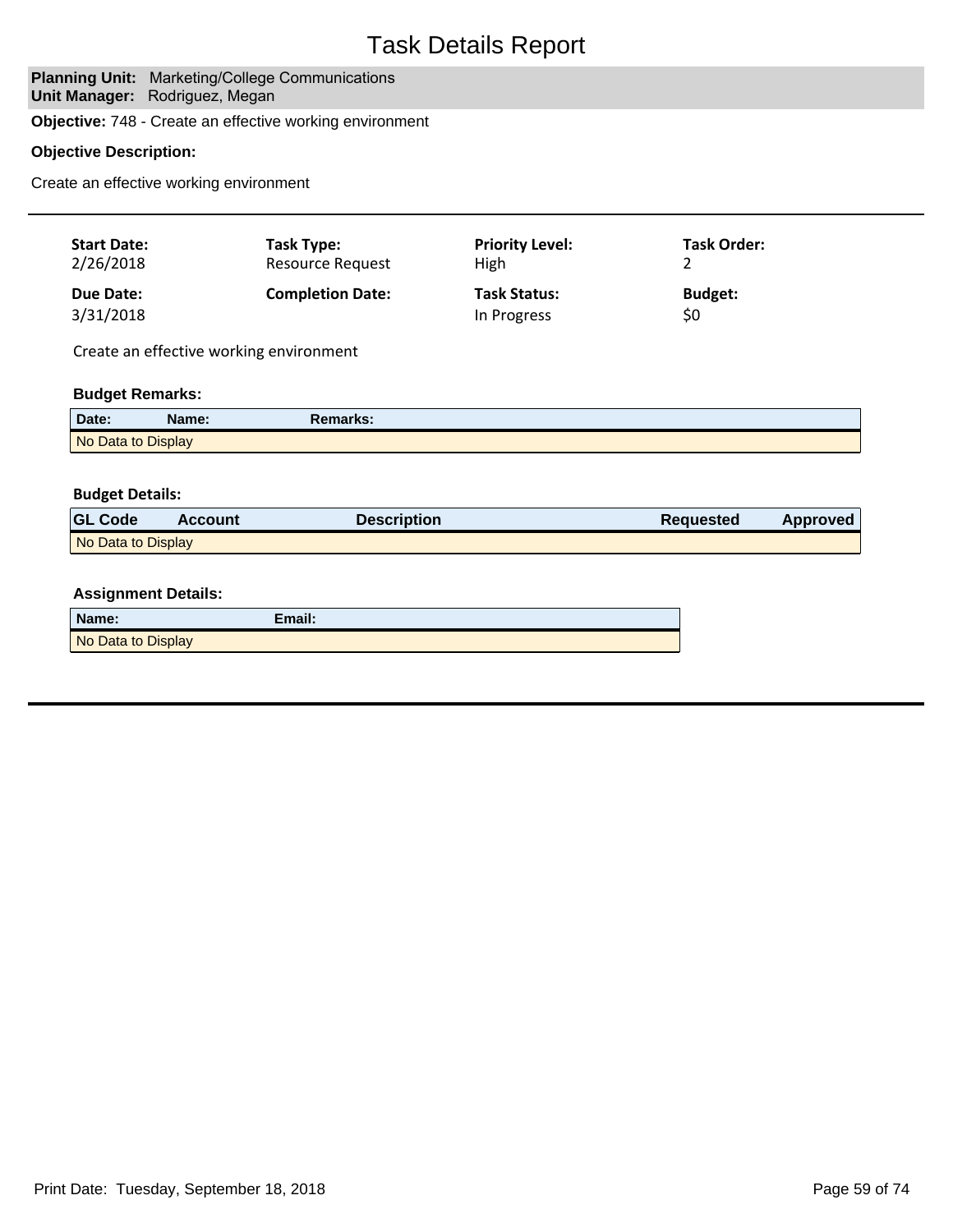| <b>Start Date:</b><br>2/26/2018 | Task Type:<br><b>Resource Request</b> | <b>Priority Level:</b><br><b>High</b> | <b>Task Order:</b> |
|---------------------------------|---------------------------------------|---------------------------------------|--------------------|
| Due Date:                       | <b>Completion Date:</b>               | <b>Task Status:</b>                   | Budget:            |
| 3/30/2018                       |                                       | New                                   | \$2,601            |

Create an effective working environment

## **Budget Remarks:**

| Date:              | Name: | Remarks: |
|--------------------|-------|----------|
| No Data to Display |       |          |

## **Budget Details:**

| <b>GL Code</b> | <b>Account</b>                             | <b>Description</b>                                                  | <b>Requested</b> | <b>Approved</b> |
|----------------|--------------------------------------------|---------------------------------------------------------------------|------------------|-----------------|
| Supply         | Marketing/College<br><b>Communications</b> | <b>Office Chair</b>                                                 | \$1200.00        | \$1200.00       |
| Supply         | Marketing/College<br>Communications        | New Commencement Pole Banners                                       | \$1400.00        | \$1400.00       |
| <b>ITech</b>   | Marketing/College<br><b>Communications</b> | Large TV screen to display<br>marketing and web projects in office. | \$1.00           | \$0.00          |

#### **Assignment Details:**

| Name:              | Email: |
|--------------------|--------|
| No Data to Display |        |

| <b>Start Date:</b> | Task Type:              | <b>Priority Level:</b>            | <b>Task Order:</b>    |
|--------------------|-------------------------|-----------------------------------|-----------------------|
| 2/26/2018          | <b>Resource Request</b> | High                              |                       |
| Due Date:          | <b>Completion Date:</b> | <b>Task Status:</b><br><b>New</b> | <b>Budget:</b><br>\$0 |

Funds to increase Campus Ambassador hours to follow up with students who request information about the College as well as prospective students who have applied but not enrolled at the College

#### **Budget Remarks:**

| Date: | Name:                       | <b>Remarks:</b>                                                                                                                                                                                       |
|-------|-----------------------------|-------------------------------------------------------------------------------------------------------------------------------------------------------------------------------------------------------|
|       | 02/26/2018 Rodriguez, Megan | Funds to increase Campus Ambassador hours to follow up with students who<br>request information about the College as well as prospective students who<br>have applied but not enrolled at the College |

## **Budget Details:**

| <b>GL Code</b>     | Account | <b>Description</b> | <b>Requested</b> | <b>Approved</b> |
|--------------------|---------|--------------------|------------------|-----------------|
| No Data to Display |         |                    |                  |                 |

## **Assignment Details:**

| Name:              | Email: |
|--------------------|--------|
| No Data to Display |        |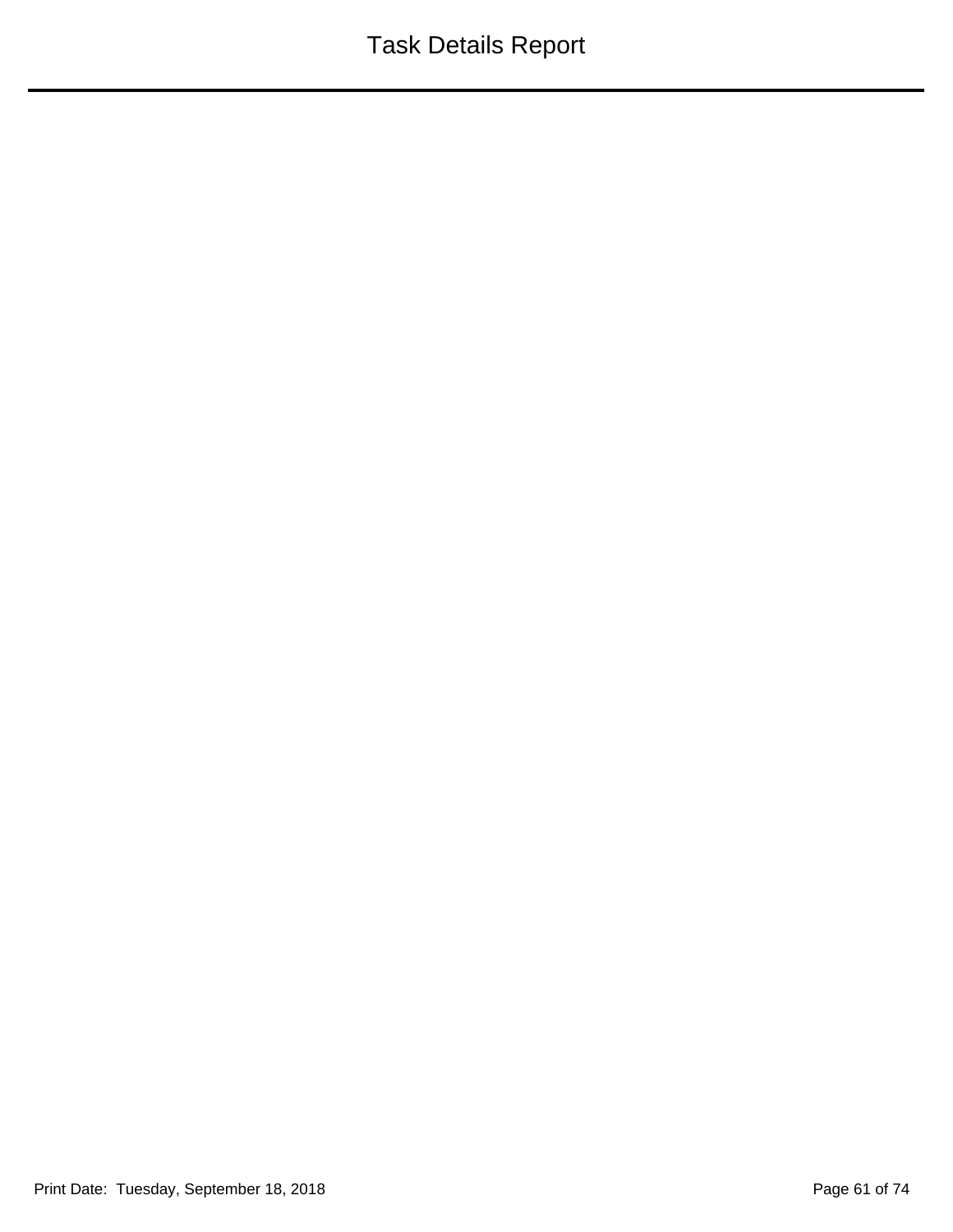# **Planning Unit: Marketing/College Communications Unit Manager: Rodriguez, Megan**

**Objective:** 749 - Funds to increase ambassador hours

#### **Objective Description:**

Funds to increase Campus Ambassador hours to follow up with students who request information about the College as well as prospective students who have applied but not enrolled at the College

| <b>Start Date:</b><br>2/26/2018 | Task Type:<br>Resource Request | <b>Priority Level:</b><br>High    | Task Order:           |  |
|---------------------------------|--------------------------------|-----------------------------------|-----------------------|--|
| Due Date:                       | <b>Completion Date:</b>        | <b>Task Status:</b><br><b>New</b> | <b>Budget:</b><br>\$0 |  |

Funds to increase Campus Ambassador hours to follow up with students who request information about the College as well as prospective students who have applied but not enrolled at the College

#### **Budget Remarks:**

| Date:              | Name: | Remarks: |
|--------------------|-------|----------|
| No Data to Display |       |          |

#### **Budget Details:**

| <b>GL Code</b>     | <b>Account</b> | <b>Description</b> | <b>Requested</b> | <b>Approved</b> |
|--------------------|----------------|--------------------|------------------|-----------------|
| No Data to Display |                |                    |                  |                 |

#### **Assignment Details:**

| Name:              | Email: |
|--------------------|--------|
| No Data to Display |        |